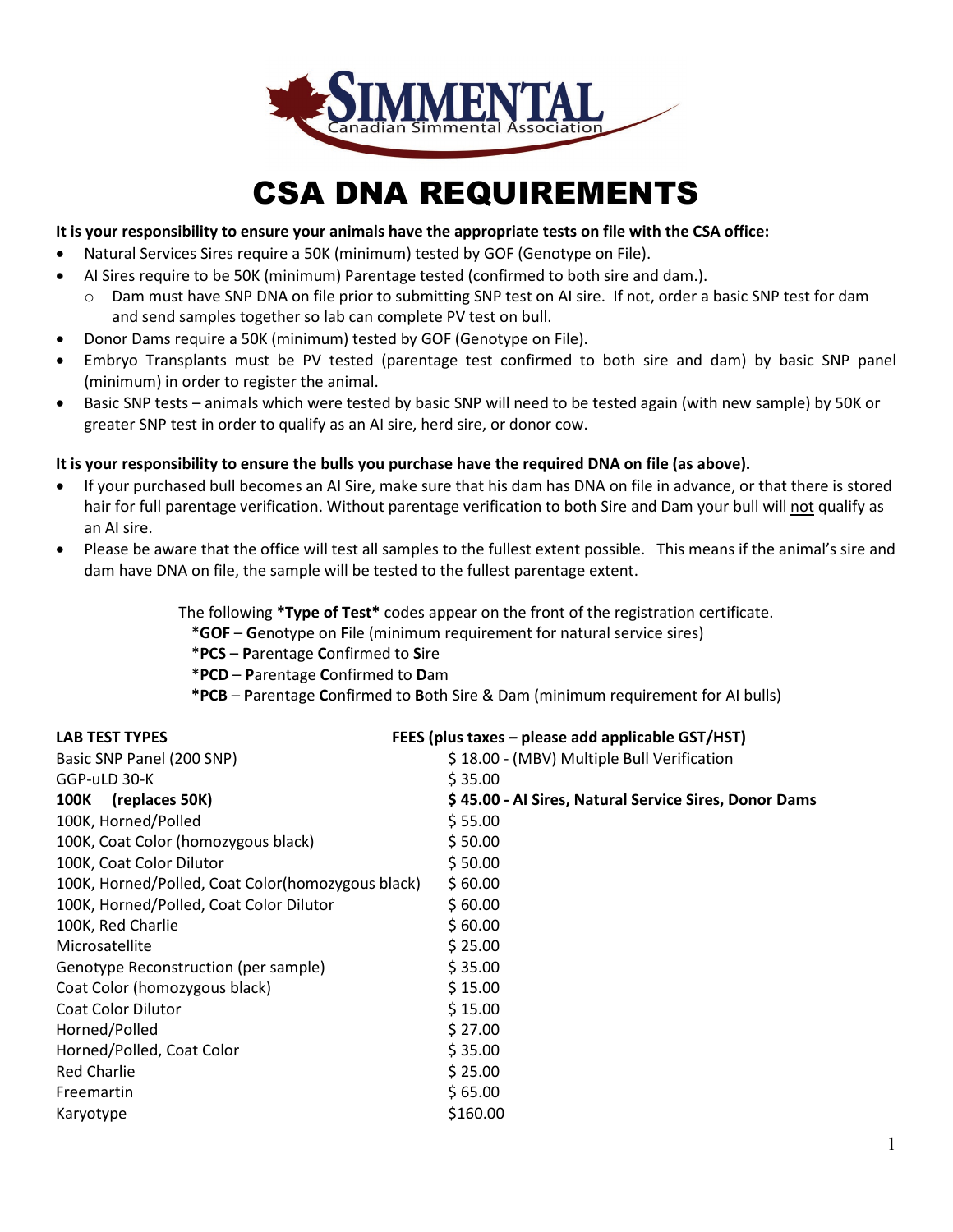

# DNA TEST REQUESTS

### Online Simmental.com Instructions

### **From the My Herd menu select My Lab Test Requests**

- This will list all the current lab test requests that have been entered into the system either via the office or online.
- From here you can also link to the animal page to look for the results (View) link or use the (Print Kit) link to print the lab test request form.
- The list can also be filtered by entering an ID into the Quick Search box.

### **To Create a New Test Request**

- Click the Add button at the bottom of the form.
- The Add screen will let you create a lab test request on multiple animals at once, providing the same test is requested on all the animals. E.g., if you want to test 10 animals for HP, then add all 10 animals to the list using the Add animal section or just indicate one animal for a single test.
- Select the test required.
- Select the Parentage option PV, SV, etc. (It is recommended to always select PV so sample is tested to the fullest extent possible. This means if the sire and dam have DNA on file, your test will be PV verified).
	- **Natural Service Sires require a 100K test genotype on file.**
	- **AI Sires require a 100K Parentage (PV) test (confirmed to both sire and dam).**
		- o **Ensure dam has SNP DNA on file prior to submitting test on AI Sire. If not, order a basic SNP DNA test for dam and send both samples together so lab can complete PV on bull.**
	- **Donor Dams require a 100k test genotype on file.**
	- **Embryo transplant calves require a basic SNP Parentage test (confirmed to both sire and dam).**
- Select the Source of the sample. Either "Kit being sent in" or "Profile already at the lab".
- Select which account to bill (Master or Associated herds are shown).
- Click the Create Test button to create the test requests.
- Once the tests have been created the Print Forms button and the New Test button will appear. The Print Forms button allows you to print all the forms for this batch of animals in one report. If you chose to print the forms later, they can be printed individually using the Print Kit option from the previous screen (My Lab Test Requests). Ensure Lab Test forms are printed one per page.
- The New Test button allows you to start a new test.
- The Clear List button clears the animals list.
- The Exit button returns you to the My Lab Test Request screen.

**PLEASE NOTE: Contact the CSA office to order any tests not listed on the drop-down menu, including multiple sire test requests.**

### **Contact the CSA Office to order a supply of hair or blood cards, or TSU's.**

**Mail Samples with corresponding lab forms to: NEOGEN CANADA 7323 Roper Road NW Edmonton, Alberta T6E 0W4**